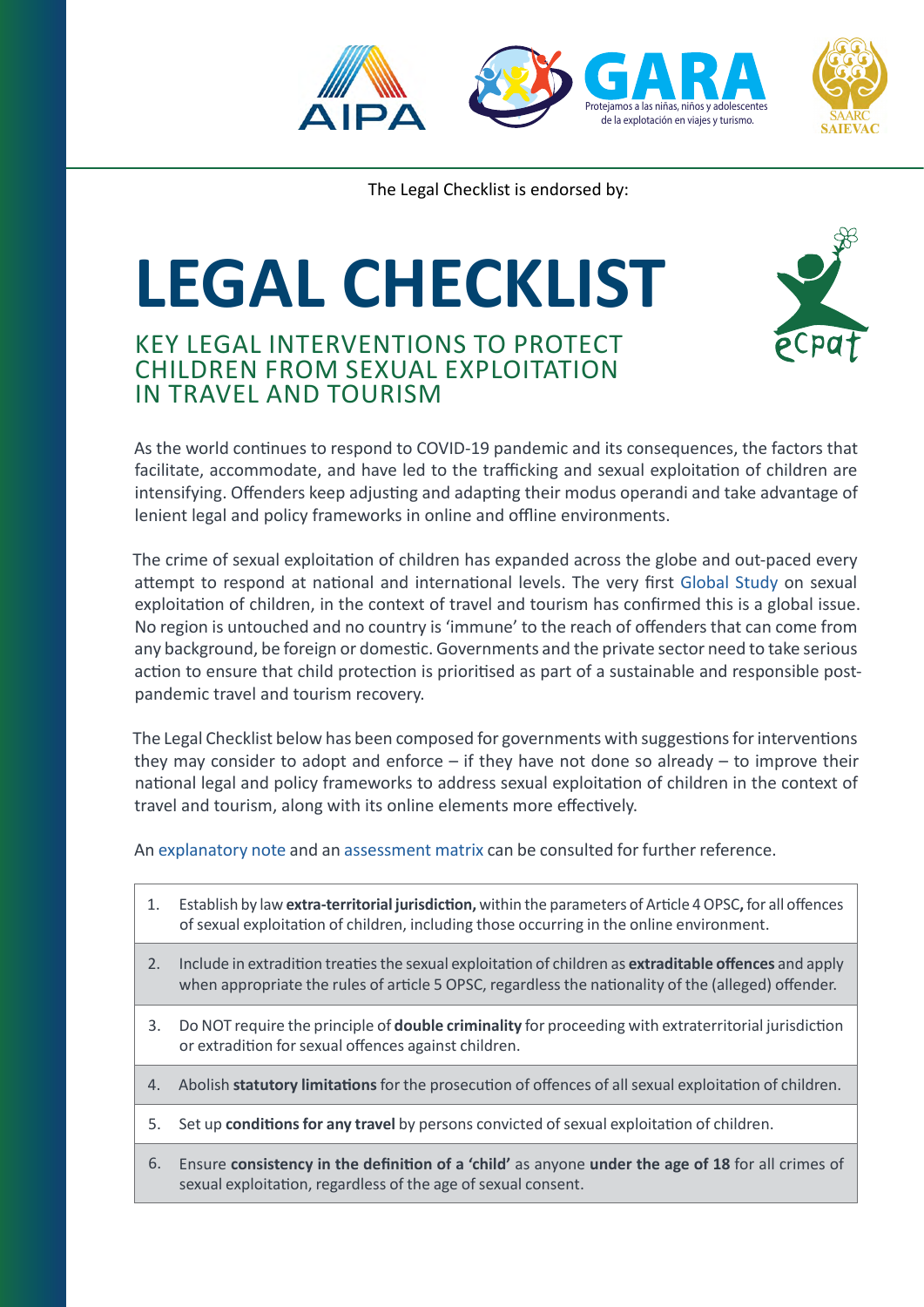- 7. Ensure that the **age of sexual consent** for both males and females is 18 and a **close in age exemption** (up to 3 years) is provided for consensual sexual relationships between adolescents in order to allow voluntary, well-informed and mutual sexual contact between close in age peers and to prevent criminalization of young people in willing sexual relationships.
- 8. Have a law or regulation establishing a **mechanism for centrally registering sex offenders** that has been implemented/setup.
- 9. Establish **bail conditions** that prohibit individual accused of sexual offences against children from traveling outside of the country.
- 10. Provide in law that the mere **attempt to commit a crime** of sexual exploitation of children is criminalised.
- 11. Impose more severe sentences for **reoffending in case of sexual exploitation against children**, e.g. by defining reoffending as an aggravating circumstance, regardless of whether the crimes were perpetrated abroad or in-country.
- 12. Provide for **mandatory reporting** for particular professions that have likelihood to have contact with children who might disclose sexual exploitation.
- 13. Establish obligatory government-regulated child protection standards for the tourism industry for example, attach responsibility to an appropriate regulatory authority and/or implement industry specific **national codes for child protection** as a legal requirement for the travel and tourism industry to operate.
- 14. Ensure the **liability of travel and tourism businesses** (in operations and supply chains) for criminal conduct including:
	- \* Organising travel arrangements or transportation that are explicitly or implicitly meant to create or facilitate opportunities to engage (involve) children in sexual activities;
	- \* Procuring, aiding or abetting the exploitative sexual conduct with a child;
	- Advertising or promoting sexual exploitation of children;
	- Benefitting, by any means, from any form of sexual exploitation of a child (or children) in the context of their travel and tourism business.
- 15. Criminalise the **grooming of children for sexual purposes** (often called 'solicitation' in law) including through Internet and other communication technologies to facilitate either online or offline sexual exploitation.
- 16. Establish legislation requiring for **a criminal background check** for every person (national or nonnational) applying for work with or for children or who is currently working with or for children. Introduce legislation prohibiting convicted sex offenders to hold positions involving or facilitating contact with children.
- 17. **Regulate and monitor the use of volunteers** (including in '**voluntourism**') in settings and activities that involve direct contact with children, particularly prohibiting visits to orphanages/residential care settings in favour of redirecting the industry towards solutions that support community-based care.
- 18. Ratify and implement relevant **regional and international instruments** related to child's rights and sexual exploitation of children.